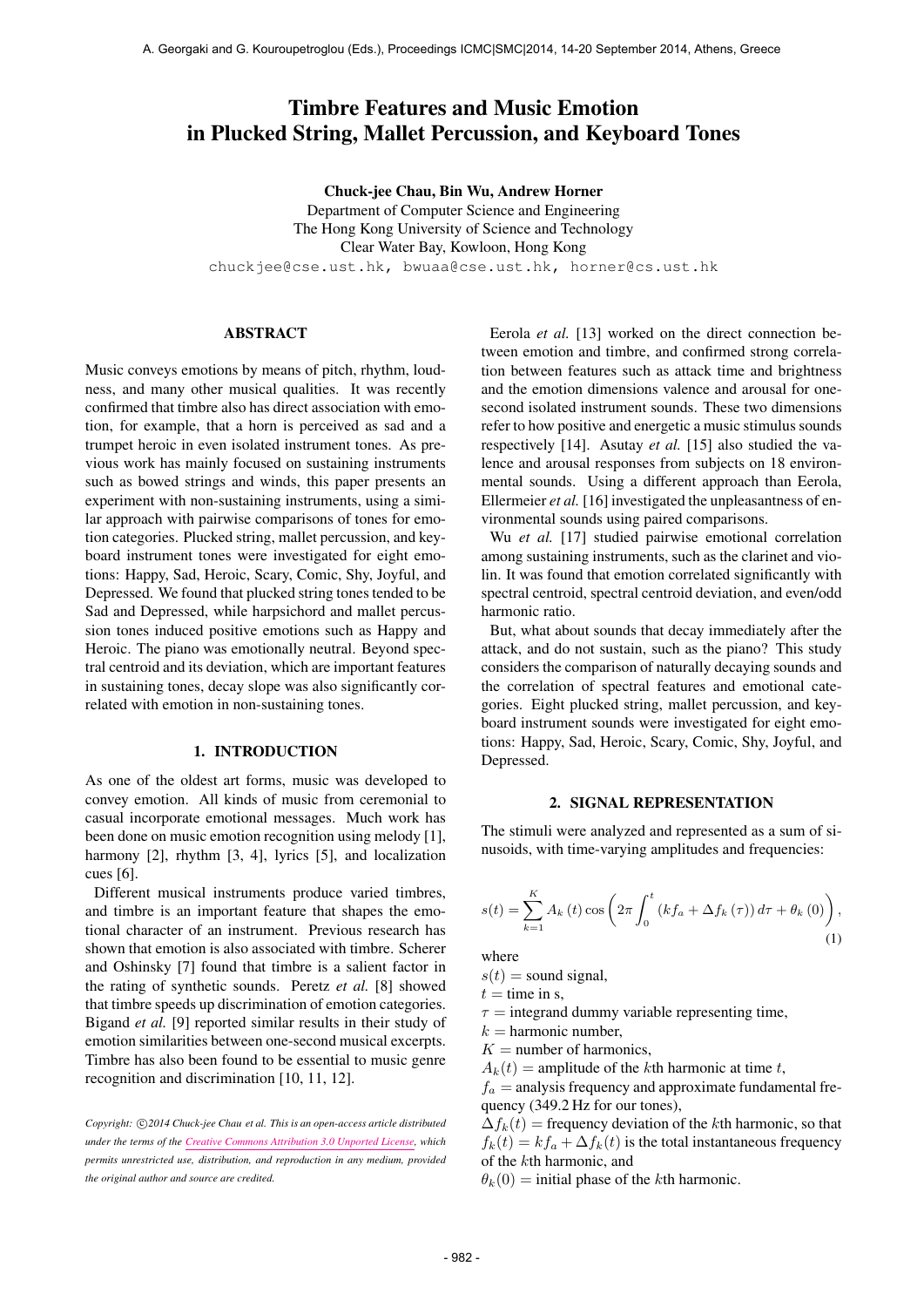# 3. SPECTRAL CORRELATION MEASURES

# 3.1 Frequency Domain Features

In the study by Wu [17], it was found that emotion was affected by spectral variations in the instrument tones. Different measures of spectral variations are possible, and the following are used in this study.

First of all, the instantaneous rms amplitude is given by:

$$
A_{rms}(t_n) = \sqrt{\sum_{k=1}^{K} A_k^2(t_n)},
$$
 (2)

where  $t_n$  is the analysis frame number. N in the following equations represents the total number of analysis frames for the entire tone (or a portion of the tone for the feature *decay slope*).

#### *3.1.1 Spectral Centroid*

Spectral centroid is a popular spectral measure, closely related to perceptual brightness. Normalized spectral centroid  $(NSC)$  is defined as [18]:

$$
NSC(t_n) = \frac{\sum_{k=1}^{K} k A_k(t_n)}{\sum_{k=1}^{K} A_k(t_n)}.
$$
 (3)

## *3.1.2 Spectral Centroid Deviation*

Spectral centroid deviation was qualitatively described by Krumhansl [19] as the temporal evolution of the spectral components. Krimphoff [20] defined spectral centroid deviation as the root-mean-squared deviation of the normalized spectral centroid  $(NSC)$  over time given by:

$$
SCD = \sqrt{\frac{1}{N} \sum_{n=0}^{N-1} (NSC(t_n) - NSC_{xx})^2},
$$
 (4)

where  $NSC_{xx}$  could be the average, rms, or maximum value of NSC. A time-average value is used in this study. Note that Krimphoff used the term "spectral flux" in his original presentation, but other researchers have used the term spectral centroid deviation instead since it is more specific.

#### *3.1.3 Spectral Incoherence*

Beauchamp and Lakatos [21] measured spectral fluctuation in terms of spectral incoherence, a measure of how much a spectrum differs from a coherent version of itself. Larger incoherence values indicate a more dynamic spectrum, and smaller values indicate a more static spectrum. A perfectly static spectrum has an incoherence of zero.

A perfectly coherent spectrum is defined to be the average spectrum of the original, but unlike the original, all harmonic amplitudes vary in time proportional to the rms amplitude and, therefore, in fixed ratios to each other. Put another way, the harmonic amplitudes are fixed. The coherent version of the kth harmonic amplitude is defined by:

$$
\hat{A}_{k}\left(t_{n}\right) = \frac{\bar{A}_{k}A_{rms}\left(t_{n}\right)}{\sqrt{\sum_{k=1}^{K}\bar{A}_{k}^{2}}},\tag{5}
$$

where  $\overline{A}_k$  is the time-averaged amplitude of the kth harmonic. Then, spectral incoherence of the original spectrum is defined as:

$$
SI = \sqrt{\frac{\sum_{n=0}^{N-1} \sum_{k=1}^{K} \left( A_k(t_n) - \hat{A}_k(t_n) \right)^2}{\sum_{n=0}^{N-1} \left( A_{rms}(t_n) \right)^2}}.
$$
 (6)

Spectral incoherence (SI) varies between 0 and 1 with higher values indicating more incoherence (a more dynamic spectrum).

### *3.1.4 Spectral Irregularity*

Krimphoff [20] introduced the concept of spectral irregularity to measure the jaggedness of a spectrum. Spectral irregularity was redefined by Beauchamp and Lakatos [21] as:

$$
SIR = \frac{1}{N} \sum_{n=0}^{N-1} \frac{\sum_{k=2}^{K-1} A_k(t_n) |A_k(t_n) - \tilde{A}(t_n)|}{A_{rms}(t_n) \sum_{k=2}^{K-1} A_k(t_n)}, \quad (7)
$$

where

$$
\tilde{A}(t_n) = (A_{k-1}(t_n) + A_k(t_n) + A_{k-1}(t_n)) / 3.
$$

This formula defines the difference between a spectrum and a spectrally smoothed version of itself, averaged over both harmonics and time and normalized by rms amplitude.

# *3.1.5 Even/odd Harmonic Ratio*

Even/odd harmonic ratio [22] is another measure of spectral irregularity and jaggedness, and is based on the ratio of even and odd harmonics:

$$
E/O = \frac{\sum_{n=0}^{N-1} \sum_{j=1}^{K/2} A_{2j} (t_n)}{\sum_{n=0}^{N-1} \sum_{j=1}^{(K+1)/2} A_{2j-1} (t_n)},
$$
(8)

This measure is especially important for clarinet tones, which have strong odd harmonics in the lower register. Though a low  $E/O$  (e.g., for low clarinet tones) will usually result in a relatively high SIR, the reverse is not necessarily true.

#### 3.2 Time Domain Features

Since overall amplitude changes are vital to non-sustaining tones, several time-domain features are included in this study.

# *3.2.1 Attack Time*

Instead of measuring the time to reach the peak rms amplitude, the term *attack time* here measures the time to reach the first local maximum in rms amplitude from the beginning of the tone.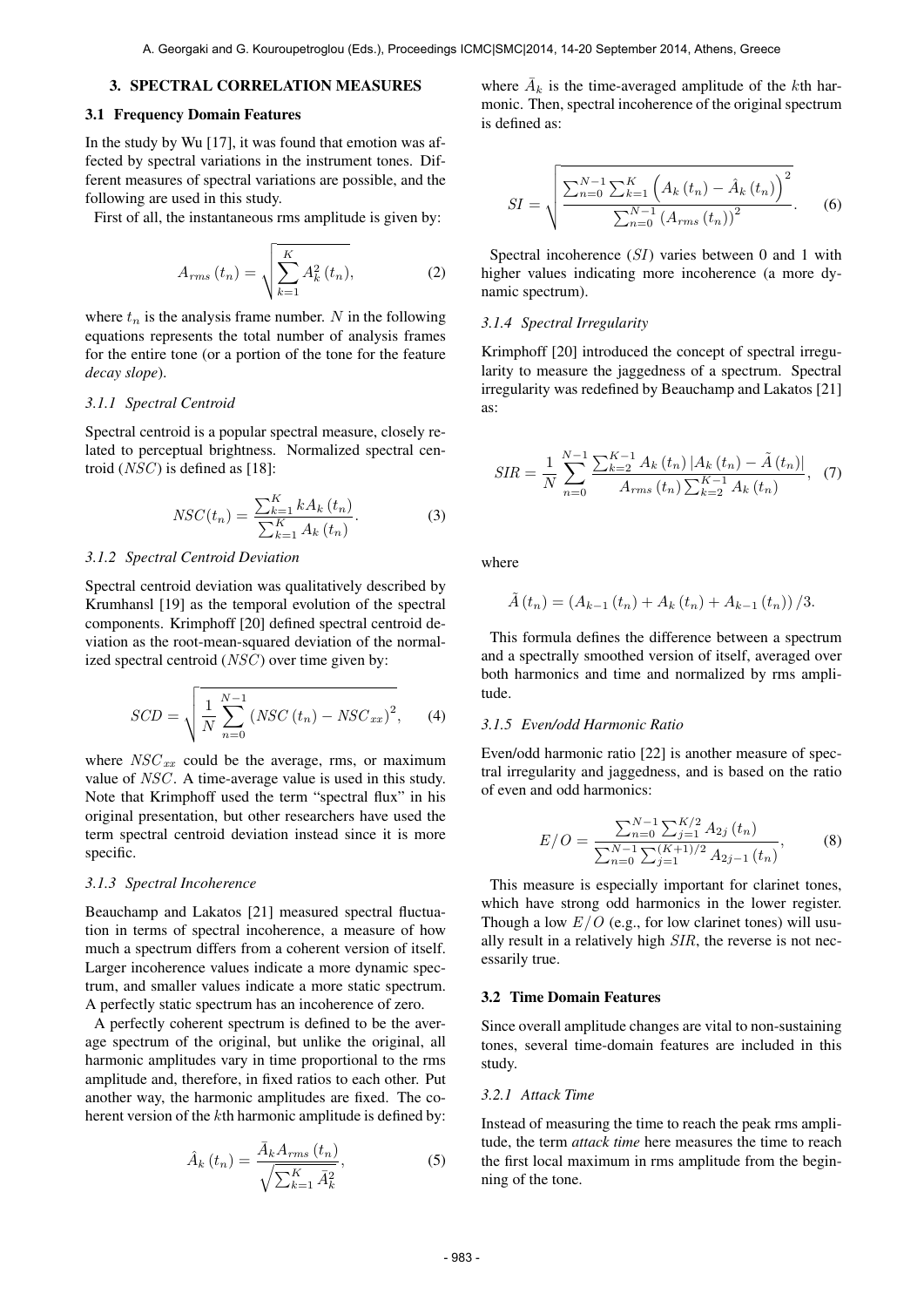#### *3.2.2 Decay Ratio*

We use the term *decay ratio* to define the ratio between the rms amplitude 30 ms before the tone ends against the peak rms amplitude:

$$
DR = \frac{A_{rms}(t_{end-30ms})}{A_{rms}(t_{peakRms})}.
$$
\n(9)

The numerator time point was chosen since a linear fadeout was applied over 30 ms from 0.97 s to 1.0 s to the tones in this study. A fast decaying instrument such as the plucked violin had a decay ratio of 0 since it had already decayed to zero by 0.97 s.

# *3.2.3 Decay Slope*

All tones used in this study had natural decays, and there was no sustain. *Decay slope* is the average difference in rms amplitude between adjacent analysis frames. The slope was averaged from the peak rms amplitude until the rms amplitude reached zero.

$$
DS = \frac{1}{N} \sum_{n=1}^{N} (A_{rms}(t_n) - A_{rms}(t_{n-1}))
$$
 (10)

# 3.3 Local Spectral Features

Many spectral features are more relevant to sustaining tones than decaying tones. Therefore, an amplitude weighting was also tested on the spectral features based on the instantaneous rms amplitude, as defined in Eq. 2. This helped emphasize high-amplitude parts of the tone near the end of the attack and beginning of the decay, and thus deemphasized the noisy transients. The amplitude-weighted features are denoted by "AW" in our feature tables.

# 4. EXPERIMENT

Our experiment consisted of a listening test where subjects compared pairs of instrument tones for different emotions.

#### 4.1 Stimuli

#### *4.1.1 Prototype Instrument Tones*

The stimuli used in the listening test were tones of nonsustaining instruments (i.e., decaying tones). There were eight instruments in three categories:

- Plucked string instruments: guitar (Gt), harp (Hp), plucked violin (Vn)
- Mallet percussion instruments: marimba (Ma), vibraphone (Vb), xylophone  $(Xy)$
- Keyboard instruments: harpsichord (Hd), piano (Pn)

The tones were from the McGill [23], and RWC [24] sample libraries. All tones had fundamental frequencies  $(f_0)$  close to 349.2 Hz (F4) except the harp, which was 329.6 Hz (E4). The harp tone was pitch-shifted to 349.2 Hz using the software Audacity. All tones used a 44,100 Hz sampling rate.

The loudness of the eight tones was equalized by a twostep process to avoid loudness affecting emotion. The initial equalization was by peak rms amplitude. It was further refined manually until the tones were judged of equal loudness by the authors.

# *4.1.2 Duration of Tones*

The original recorded tones were of various lengths, with some as long as 5.6 s including room reverberation, and some as short as 0.9 s. They were processed so that the tones were of the same duration.

First, silence before each tone was removed. The tone durations were then truncated to 1 second, and a 30 ms linear fade-out was introduced before the end of each tone. Some of the original tones were less than 1 second long (e.g., the plucked violin and the xylophone), and were padded with silence.

#### *4.1.3 Method for Spectral Analysis*

A phase-vocoder algorithm was used in the analysis of the instrument tones. Unlike normal Fourier analysis, the window size was chosen according to the fundamental frequency so that frequency bins aligned with the harmonics of the input signal. Beauchamp gives more details of the phase-vocoder analysis process [25].

#### 4.2 Subjects

There were 34 subjects hired for the listening test, aged from 19 to 26. All subjects were undergraduate students at the Hong Kong University of Science and Technology.

### *4.2.1 Consistency*

Subject responses were first screened for inconsistencies. Consistency was defined based on the four comparisons of a pair of instruments A and B for a particular emotion as follows:

$$
consistency_{A,B} = \frac{max\left(v_A, v_B\right)}{4} \tag{11}
$$

where  $v_A$  and  $v_B$  are the number of votes a subject gave to each of the two instruments. A consistency of 1 represents perfect consistency, whereas 0.5 represents random guessing. The mean average consistency of all subjects was 0.755.

Predictably subjects were only fairly consistent because of the emotional ambiguities in the stimuli. We assessed the quality of responses further using a probabilistic approach. A probabilistic model [26], successful in image labelling, was adapted for our purposes. The model takes the difficulty of labelling and the ambiguities in image categories into account, and estimates annotators' expertise and the quality of their responses. Those making lowquality responses are unable to discriminate between image categories and are considered random pickers. In our study, we verified that the three least consistent subjects made responses of the lowest quality. They were excluded from the results, leaving 31 subjects.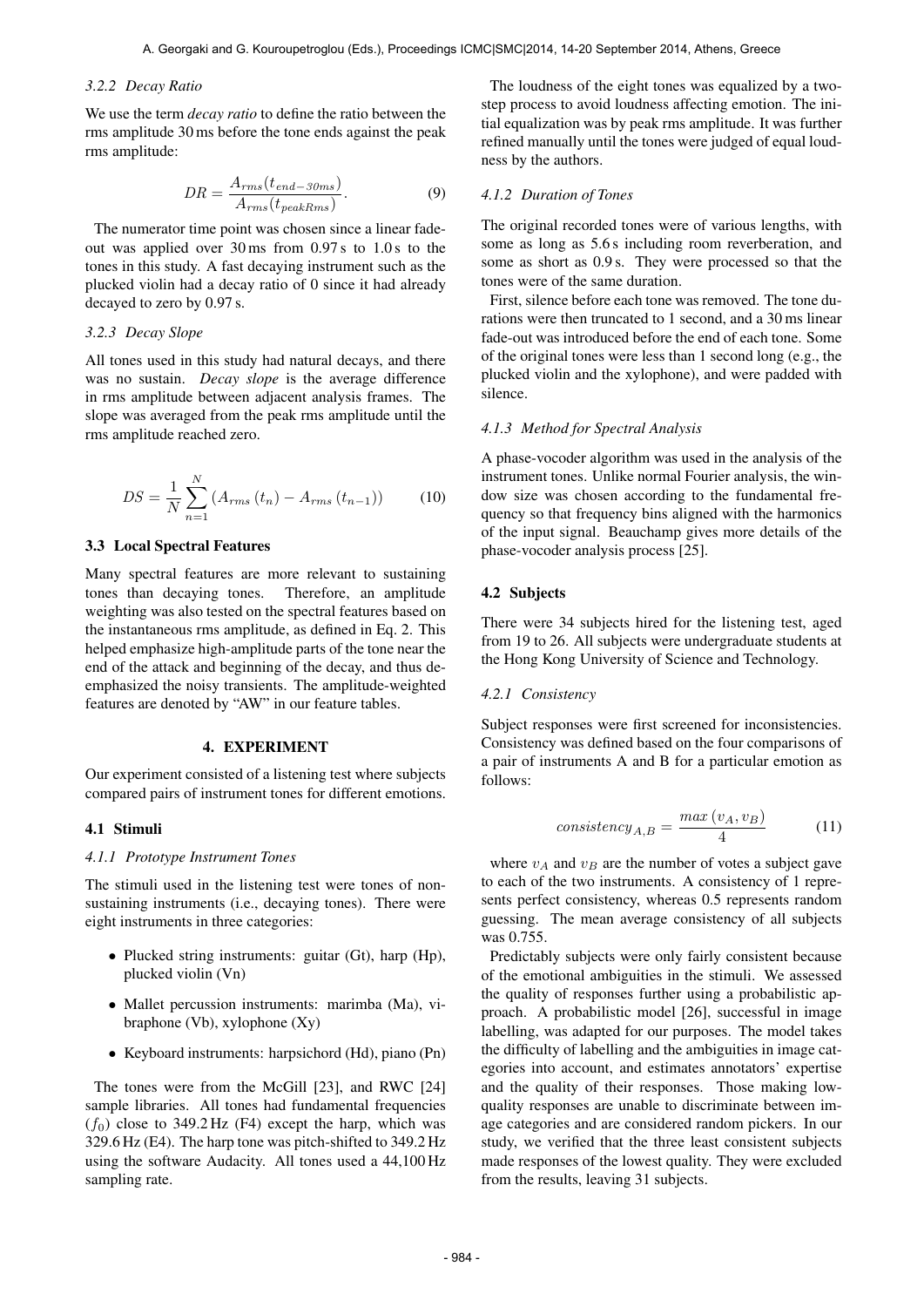#### 4.3 Emotion Categories

The subjects compared the stimuli in terms of eight emotion categories: Happy, Sad, Heroic, Scary, Comic, Shy, Joyful, and Depressed. These terms were selected by the authors for their relevance to composition and arrangement. Their ratings according to the Affective Norms for English Words [27] are shown in Figure 1 using the Valence-Arousal model. Happy, Joyful, Comic, and Heroic form one cluster, and Sad and Depressed another.



Figure 1. Russel's Valence-Arousal emotion model. Valence is how positive an emotion is. Arousal is how energetic an emotion is.

# 4.4 Listening Test

Every subject made pairwise comparisons of all eight instruments. During each trial, subjects heard a pair of tones from different instruments and were prompted to choose the tone arousing a given emotion more strongly. Each combination of two different instruments was presented in four trials for each emotion, and the listening test totaled  ${8 \choose 2} \times 4 \times 8 = 896$  trials. For each emotion, the overall trial presentation order was randomized (i.e., all the Happy comparisons were first in a random order, then all the Sad comparisons were second, and so on).

Before the first trial, the subjects read online definitions of the emotion categories from the Cambridge Academic Content Dictionary [28]. The listening test took about 1 hour, with a short break of 5 minutes after 30 minutes.

The subjects were seated in a "quiet room" with less than 40 dB SPL background noise level. Residual noise was mostly due to computers and air conditioning. The noise level was reduced further with headphones. Sound signals were converted to analog with a Sound Blaster X-Fi Xtreme Audio sound card, and then presented through Sony MDR-7506 headphones at a level of approximately 78 dB SPL, as measured with a sound-level meter. The Sound Blaster DAC utilized 24-bit depth with a maximum sampling rate of 96 kHz and a 108 dB S/N ratio.

# 5. EXPERIMENT RESULTS

# 5.1 Voting Results

The raw results were pairwise votes for each instrument pair and each emotion, and are illustrated in Figure 2 in greyscale. The rows show the percentage of positive votes each instrument received, compared the other instruments. The lighter the cell color, the more positive votes the "row instrument" received when compared against the "column instrument". Taking the Heroic emotion as an example, the harpsichord was judged to be more Heroic than all the other instruments.



Figure 2. Comparison between instrument pairs. Lighter color indicates more positive votes for the "row instrument" compared to the "column instrument".

The greyscale charts give a basic idea of the emotionaldistinctiveness of an instrument. Most emotions were distinctive with a mix of lighter and darker blocks, but Comic, Scary, and Joyful were more difficult to distinguish as shown by the nearly uniform grey color.

Figure 3 displays the ranking of instruments derived using the Bradley-Terry-Luce (BTL) model [29, 16]. The rankings are based on the number of positive votes each instrument received for each emotion. The values represent the scale value of each instrument compared to the base instrument (i.e., the one with the lowest ranking). For example, for Happy, the ranking of the harpsichord was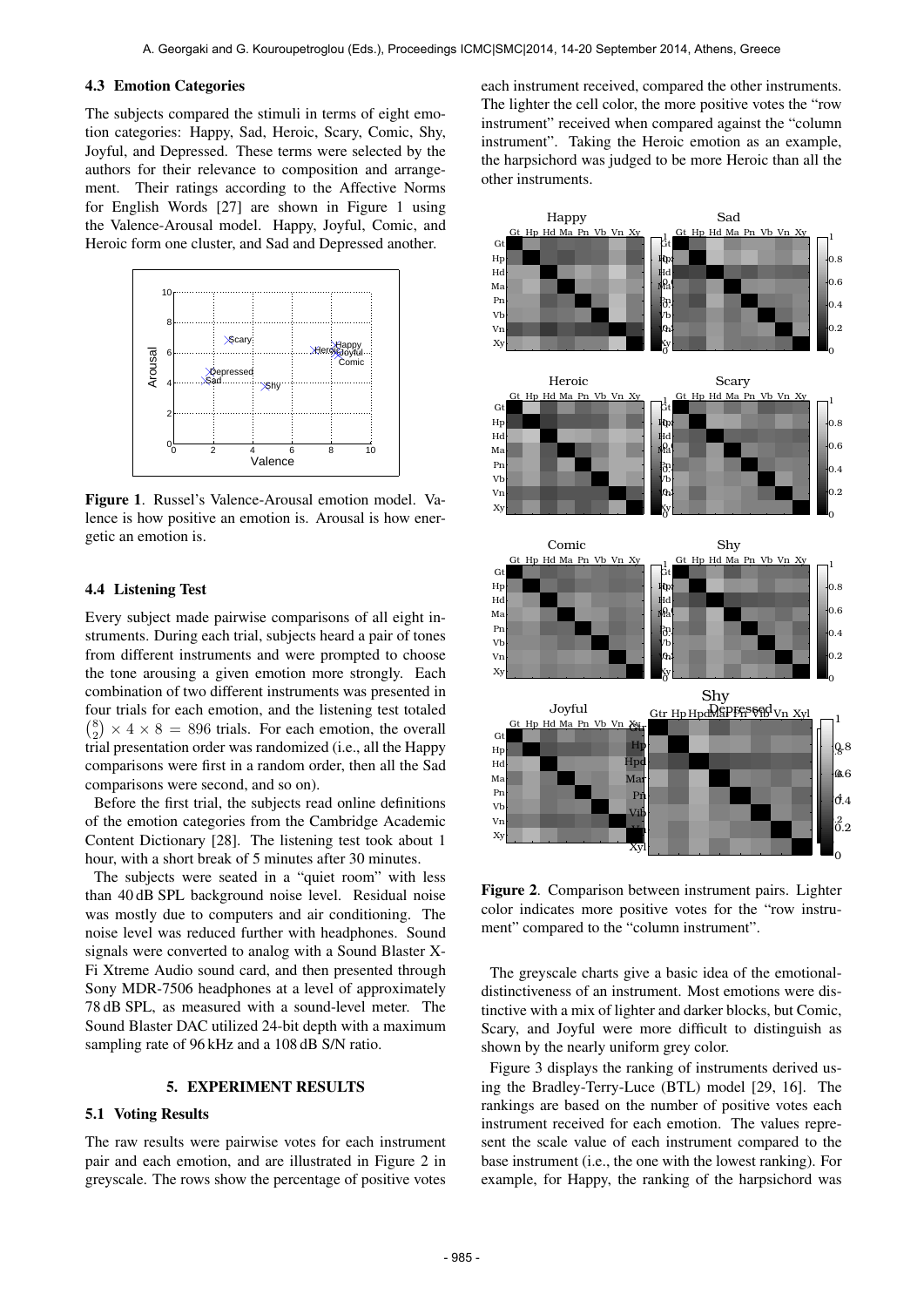

Figure 3. Bradley-Terry-Luce scale values of the instruments for each emotion



Figure 4. BTL scale values and the corresponding 95% confidence intervals. The dotted line represents no preference.

3.5 times that of the violin. The figure presents a more effective comparison of the magnitude of the differences between instruments. The wider the spread of the instruments along the y-axis, the more divergent and distinguishable they are.

The harpsichord stood out as the most Heroic and Happy instrument, and was ranked highly for other high-valence emotions such as Comic and Joyful. The mallet percussion (marimba, xylophone, and vibraphone) also ranked highly for the same emotions. The harp stood out for Sad and Depressed, with the guitar second. The harp was also top-ranked instrument for Shy, and perhaps surprisingly Scary. The mallet percussion were collectively ranked second Shy.

The plucked violin was at or near the bottom for Happy, Heroic, and Joyful (through on the top for the other high-valence emotion Comic). This is opposite the bowed violin, which was highly-ranked for Happy in Wu's study [17].

The ranges for Comic and Scary were rather compressed, representing listeners' difficulty in differentiating instruments for these emotions.

The instruments were often in clusters by instrument type. The plucked string instruments including harp, gui-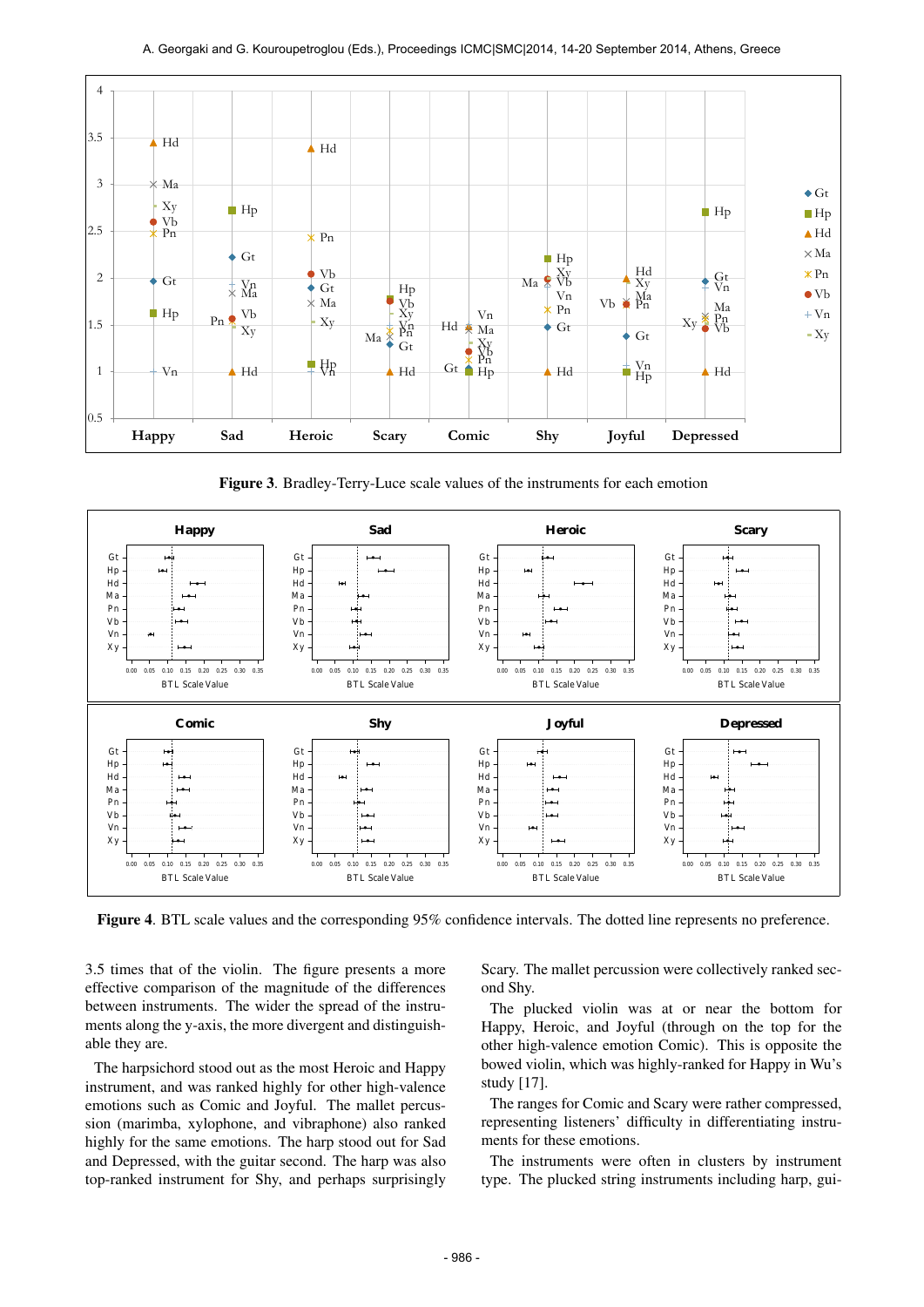| Instruments<br>Features          | Gt       | Hp       | Hd       | Ma       | P <sub>n</sub> | Vb       | Vn       | Xy       |
|----------------------------------|----------|----------|----------|----------|----------------|----------|----------|----------|
| <b>Attack Time</b>               | 0.003    | 0.009    | 0.062    | 0.049    | 0.014          | 0.019    | 0.006    | 0.039    |
| Decay Ratio                      | 0.137    | 0.074    | 0.069    | 0.056    | 0.133          | 0.248    | 0.000    | 0.019    |
| Decay Slope                      | $-1.448$ | $-2.402$ | $-0.634$ | $-1.261$ | $-0.860$       | $-0.531$ | $-1.868$ | $-0.986$ |
| Spectral Centroid                | 2.210    | 1.747    | 6.661    | 2.336    | 3.146          | 2.947    | 23.087   | 9.498    |
| Spectral Centroid (AW)           | 2.389    | 1.501    | 7.442    | 2.003    | 3.018          | 2.894    | 2.762    | 3.674    |
| Spectral Centroid Deviation      | 0.954    | 0.927    | 2.066    | 1.687    | 1.089          | 0.824    | 17.656   | 8.919    |
| Spectral Centroid Deviation (AW) | 1.826    | 1.093    | 5.887    | 1.461    | 1.987          | 1.504    | 2.603    | 2.335    |
| Spectral Incoherence             | 0.142    | 0.020    | 0.283    | 0.258    | 0.072          | 0.165    | 0.205    | 0.177    |
| Spectral Incoherence (AW)        | 0.223    | 0.024    | 0.310    | 0.318    | 0.083          | 0.200    | 0.226    | 0.186    |
| Spectral Irregularity            | 0.160    | 0.283    | 0.084    | 0.223    | 0.135          | 0.254    | 0.129    | 0.233    |
| Spectral Irregularity (AW)       | 0.137    | 0.283    | 0.067    | 0.217    | 0.122          | 0.263    | 0.164    | 0.242    |
| Even/odd Harmonic Ratio          | 0.170    | 0.038    | 0.968    | 0.215    | 0.301          | 0.749    | 0.927    | 0.046    |
| Even/odd Harmonic Ratio (AW)     | 0.208    | 0.033    | 0.864    | 0.328    | 0.340          | 0.832    | 1.079    | 0.035    |

A. Georgaki and G. Kouroupetroglou (Eds.), Proceedings ICMC|SMC|2014, 14-20 September 2014, Athens, Greece

Table 1. Features of the instrument tones. *AW* indicates amplitude-weighted features (see Section 3.3).

| Emotion<br>Features                 | Happy     | Sad        | Heroic    | Scary      | Comic     | Shy        | Joyful    | Depressed  | Number of<br>emotions with<br>significant<br>correlation |
|-------------------------------------|-----------|------------|-----------|------------|-----------|------------|-----------|------------|----------------------------------------------------------|
| <b>Attack Time</b>                  | $0.86***$ | $-0.69*$   | 0.59      | $-0.52$    | $0.62*$   | $-0.41$    | $0.78***$ | $-0.70*$   | 5                                                        |
| Decay Ratio                         | 0.19      | $-0.06$    | 0.33      | 0.21       | $-0.50$   | $-0.04$    | 0.16      | $-0.12$    | $\Omega$                                                 |
| Decay Slope                         | $0.78***$ | $-0.89**$  | $0.76***$ | $-0.34$    | 0.28      | $-0.48$    | $0.90***$ | $-0.92**$  | 5                                                        |
| Spectral Centroid                   | $-0.50$   | $-0.14$    | $-0.35$   | $-0.03$    | 0.62      | 0.04       | $-0.28$   | $-0.06$    | $\Omega$                                                 |
| Spectral Centroid (AW)              | 0.60      | $-0.81***$ | $0.81***$ | $-0.69*$   | 0.50      | $-0.81***$ | $0.62*$   | $-0.76***$ | 6                                                        |
| Spectral Centroid Deviation         | $-0.53$   | $-0.04$    | $-0.49$   | 0.10       | 0.56      | 0.20       | $-0.30$   | 0.03       | $\Omega$                                                 |
| Spectral Centroid Deviation<br>(AW) | 0.45      | $-0.71*$   | $0.72***$ | $-0.77***$ | 0.57      | $-0.83***$ | 0.46      | $-0.66*$   | 5                                                        |
| Spectral Incoherence                | 0.50      | $-0.65*$   | 0.40      | $-0.62*$   | $0.88***$ | $-0.48$    | 0.53      | $-0.73***$ | $\overline{4}$                                           |
| Spectral Incoherence (AW)           | 0.47      | $-0.53$    | 0.38      | $-0.65*$   | $0.76***$ | $-0.49$    | 0.48      | $-0.67*$   | 3                                                        |
| Spectral Irregularity               | $-0.10$   | 0.53       | $-0.58$   | $0.83***$  | $-0.44$   | $0.84***$  | $-0.20$   | 0.52       | 2                                                        |
| Spectral Irregularity (AW)          | $-0.23$   | 0.51       | $-0.69*$  | $0.90**$   | $-0.31$   | $0.92**$   | $-0.28$   | 0.53       | 3                                                        |
| Even/odd Harmonic Ratio             | 0.03      | $-0.53$    | 0.39      | $-0.37$    | $0.63*$   | $-0.46$    | 0.09      | $-0.52$    | 1                                                        |
| Even/odd Harmonic Ratio<br>(AW)     | $-0.08$   | $-0.45$    | 0.26      | $-0.28$    | $0.64*$   | $-0.34$    | 0.00      | $-0.45$    |                                                          |

Table 2. Pearson correlation between emotion and features of the instrument tones. \*\*:  $p \le 0.05$ ; \*:  $0.05 < p < 0.1$ .

tar, and plucked violin were similarly ranked. The mallet percussion including marimba, xylophone, and vibraphone were another similarly ranked group. On the other hand, the piano was the most neutral instrument in the rankings, while the harpsichord was consistently an outlier.

The BTL scale values and 95% confidence intervals of the instruments for each emotion are shown in Figure 4,

using the method proposed by Bradley [29]. The dotted line for each emotion represents the line of indifference. The confidence intervals are generally uniformly small.

# 5.2 Correlation Results

The features of the instrument tones are given in Table 1. Pearson correlation between these features and the emo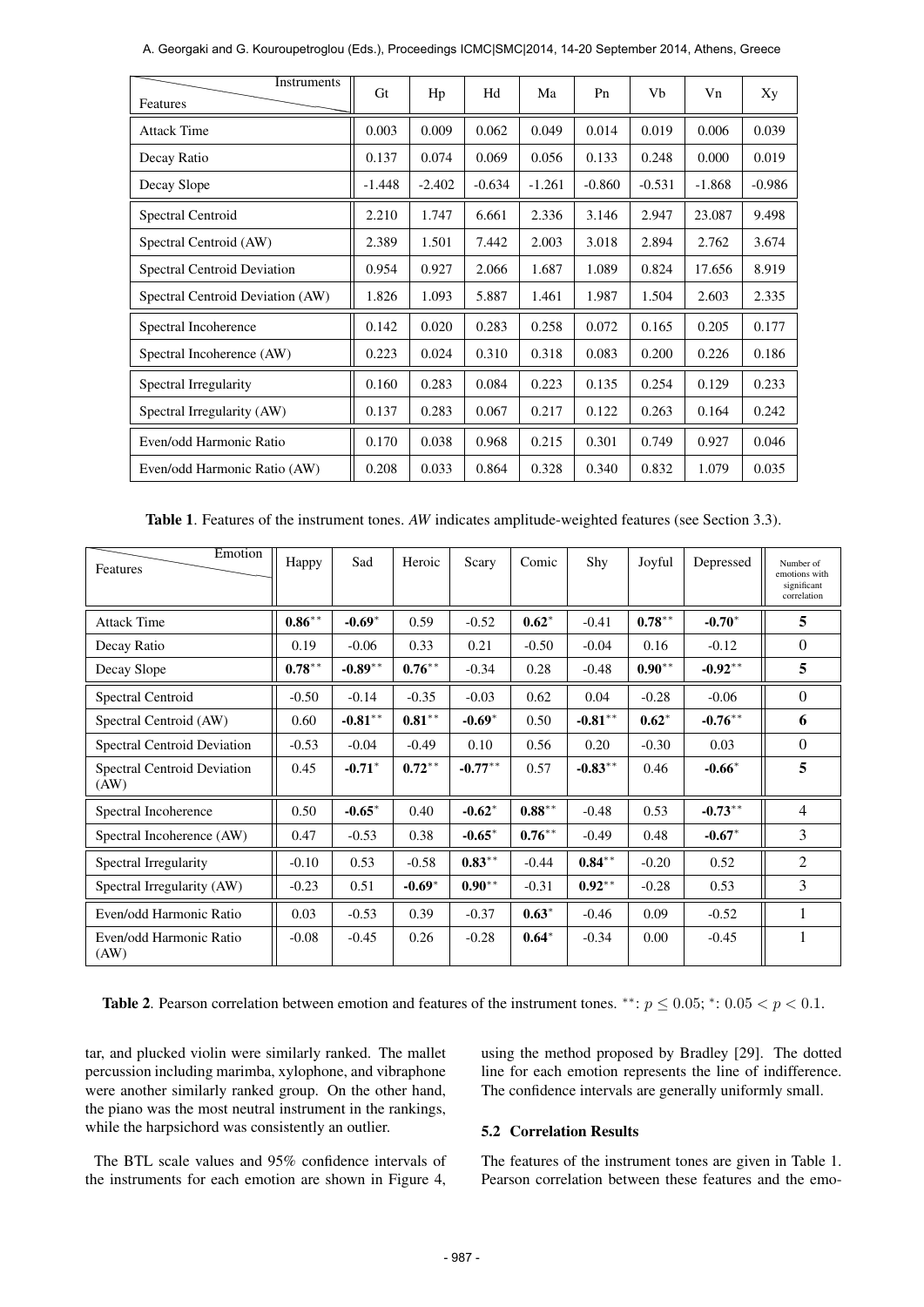tions are given in Table 2. Amplitude-weighted spectral centroid was significantly correlated with six of the eight emotions, and amplitude-weighted spectral centroid deviation with five emotions. Both spectral centroid features significantly correlated for all four low-valence emotions.

By contrast, the same features without amplitude weighting were not correlated with any emotion. Emphasizing the high-amplitude parts of the tone made a big difference.

Decay slope was also significantly correlated to most emotions, but not the more ambiguous emotions Comic, Scary, and Shy. Tones with more negative slopes (i.e., faster decays) were considered more Sad and Depressed. Tones with slower decays were considered more Happy, Heroic, and Joyful.

Our results of decaying tones agreed with results in Eerola [13], where attack time and spectral centroid deviation showed strong correlation with emotion. However, unlike the results in Wu [17], even/odd harmonic ratio was not significantly correlated with emotion for decaying tones.

# 6. DISCUSSION

Similar to sustaining tones [17], we found spectral centroid and spectral centroid deviation to have a strong impact on emotion perception. In addition, we observed that attack time and decay slope had a strong correlation with many emotions for decaying tones.

Our stimuli included decaying musical instruments of different types. The guitar, violin, and harp are plucked strings, while the mallet percussion are struck wood or metal. The vibrations are resonated by a cavity or tube respectively. The different acoustic structures contribute to evoking different emotions. Our experiment showed that decay slope affects emotion, and decay slope depends in part on the material of the instrument.

The harpsichord makes its sound by plucking multiple strings of the same pitch using a plectrum. It had the opposite emotional effect as other plucked string instruments. While the spectra of the harp and guitar had very few harmonics in a fast decay, the harpsichord had a much more brilliant spectrum and decayed slower. Though the piano is also a keyboard instrument like the harpsichord, the strings are struck by hammers instead of plucked. The piano was emotionally-neutral. Perhaps this is why the piano is so versatile at playing arrangements of orchestral scores, since it can let the emotion of the music shine through its emotionally-neutral timbre.

These findings give music composers and arrangers a basic reference for emotion in decaying tones. Performers, audio engineers, and designers can manipulate these sounds to tweak the emotional effects of the music. Of course, timbre is only one aspect that contributes to the overall drama of the music.

# 7. FUTURE DEVELOPMENT

In this study, we measured decay slope with a relatively simple approach. A refinement might be to use only significant harmonics rather than all harmonics. A more sophisticated metric will likely increase the robustness of decay slope, though it is obviously relatively effective already.

We only considered one representative tone for each instrument in our study. Of course, in practice percussionists use many types of mallets and striking techniques to make different sounds. Similarly, string players produce different timbres with different plucking positions and finger gestures. It would be great to determine the range of emotion that an instrument can produce using different performance methods.

Our instrument tones were deliberately cut short to allow a uniform-duration comparison in this study. However, in our preliminary preparations some of the instrument tones seemed to give a different emotional impression for different lengths. It would be interesting to re-run the same experiment with shorter tones (e.g., 0.25 s tones or 0.5 s tones). This will reveal even more information about the relationship between emotion and the perception of decaying musical tones of different durations. Our emotional impression of decaying tones may change with time, depending on when the performer stops the note.

#### Acknowledgments

This work has been supported by Hong Kong Research Grants Council grant HKUST613112.

# 8. REFERENCES

- [1] L.-L. Balkwill and W. F. Thompson, "A cross-cultural investigation of the perception of emotion in music: Psychophysical and cultural cues," *Music Perception*, vol. 17, no. 1, pp. 43–64, 1999.
- [2] J. Liebetrau, S. Schneider, and R. Jezierski, "Application of free choice profiling for the evaluation of emotions elicited by music," in *Proc. 9th Int. Symp. Comput. Music Modeling and Retrieval (CMMR 2012): Music and Emotions*, 2012, pp. 78–93.
- [3] J. Skowronek, M. F. McKinney, and S. Van De Par, "A demonstrator for automatic music mood estimation." in *Proc. Int. Soc. Music Inform. Retrieval Conf.*, 2007, pp. 345–346.
- [4] M. Plewa and B. Kostek, "A study on correlation between tempo and mood of music," in *Audio Eng. Soc. Conv. 133*. Audio Eng. Soc., 2012.
- [5] Y. Hu, X. Chen, and D. Yang, "Lyric-based song emotion detection with affective lexicon and fuzzy clustering method." in *Proc. Int. Soc. Music Inform. Retrieval Conf.*, 2009, pp. 123–128.
- [6] I. Ekman and R. Kajastila, "Localization cues affect emotional judgments–results from a user study on scary sound," in *Audio Eng. Soc. Conf.: 35th Int. Conf.: Audio for Games*. Audio Eng. Soc., 2009.
- [7] K. R. Scherer and J. S. Oshinsky, "Cue utilization in emotion attribution from auditory stimuli," *Motivation and Emotion*, vol. 1, no. 4, pp. 331–346, 1977.